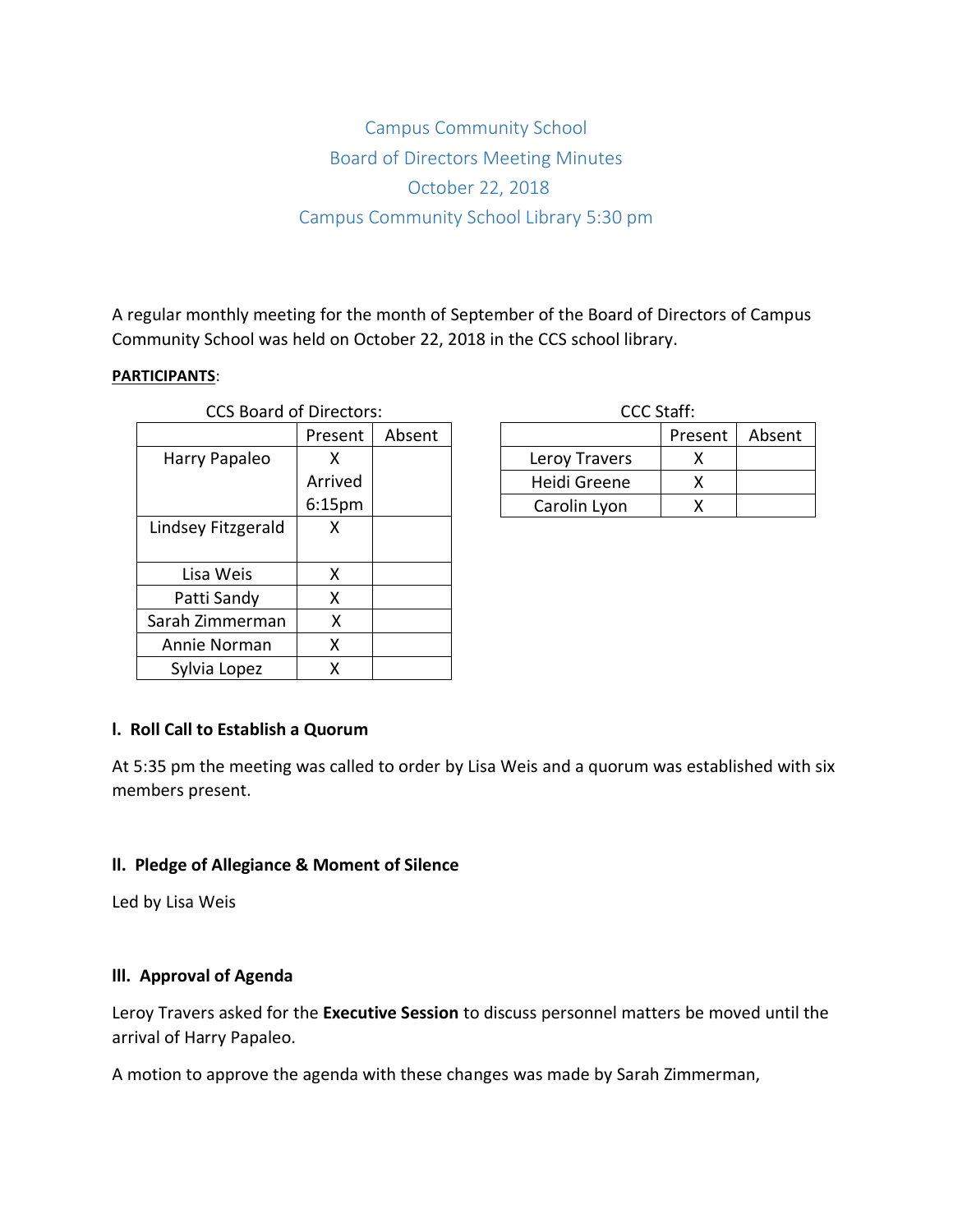seconded by Annie Norman.

Approved: 6/0

## **lV. Public Comment**

None

# **V. Executive Session** (Moved)

## **Vl. Approval of Minutes of Last Meeting**

A motion to approve the minutes from the last meeting was made by Patti Sandy and seconded by Annie Norman. Abstained: Sarah Zimmerman and Lindsey Fitzgerald.

Approved: 4/0

## **Vll. President's Report**

None

#### **Vlll. Financial Report by Carolin Lyon**

We are 25% through the year with no changes to the revenue or expenses. All categories are trending well. The contingency reserve is now released. The budget was based on 425. The enrollment as of Sept. 30<sup>th</sup> was 408. Last year we were at 417. We will adjust the budget after all revenue comes in by the end of the year so that our carryover will be more accurate. We are waiting for the consolidated app to be approved.

Annie discussed the 21<sup>st</sup> Century grant. CCS did not feel that it was a good time to apply since there is a lot of follow up necessary.

Applications can start to be accepted on Nov. 5. Social media is our most successful way for advertising our school.

# **lX. Head of School Executive Report by Leroy Travers**

Transportation- Video cameras have been installed on buses. Quality video makes handling discipline easier. We are looking into getting GPS installed on buses.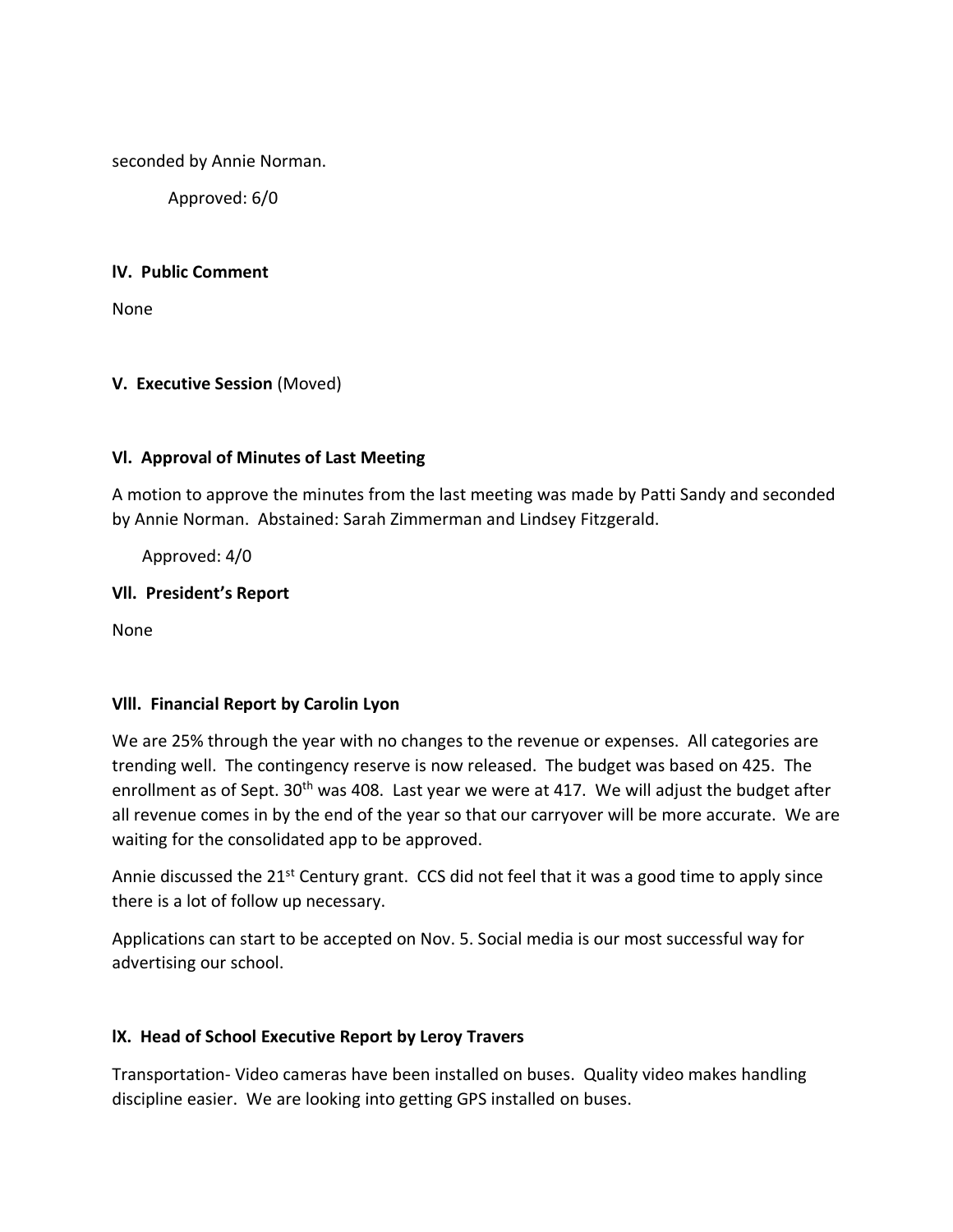Additional cameras will be installed in school.

Attendance data- The state will be scoring us on attendance. We need to be at about 95% of students in attendance each day. We are being more closely monitored on chronic absent students. Last year at this time, we had 39 students with 5 or more absences. This year, there is a decrease with only 31 students with 5 or more absences. Only 7-8 students are repeat offenders from last year. The new student orientations have helped make parents aware of our attendance policy.

Discipline-

Last year at this time, there were 36 office referrals. This year at the same time, there have only been 27 office referrals about 18 different students.

Last year at this time, 9 students had in school suspensions. This year at the same time, there have only been 6 in school suspensions.

There are less out of school suspensions this year.

## **X. Executive Session**

A motion was made at 6:15 pm by Annie Norman and seconded by Sarah Zimmerman to go into Executive Session.

Approved: 7/0

A motion was made at 8:00 by Annie Norman and seconded by Lisa Weis to come out of Executive Session.

Approved: 7/0

# **Xl. Voting Items**

A motion was made by Lisa Weis and seconded by Annie Norman to accept the resignation of Leroy Travers and appoint Heidi Greene as the Interim Head of School/Principal at Campus Community School.

Approved: 7/0

#### **Xll. Information Items**

October 23- Delegation from Japan visiting our school tomorrow.

Dinner at Dover Downs for delegation from Japan